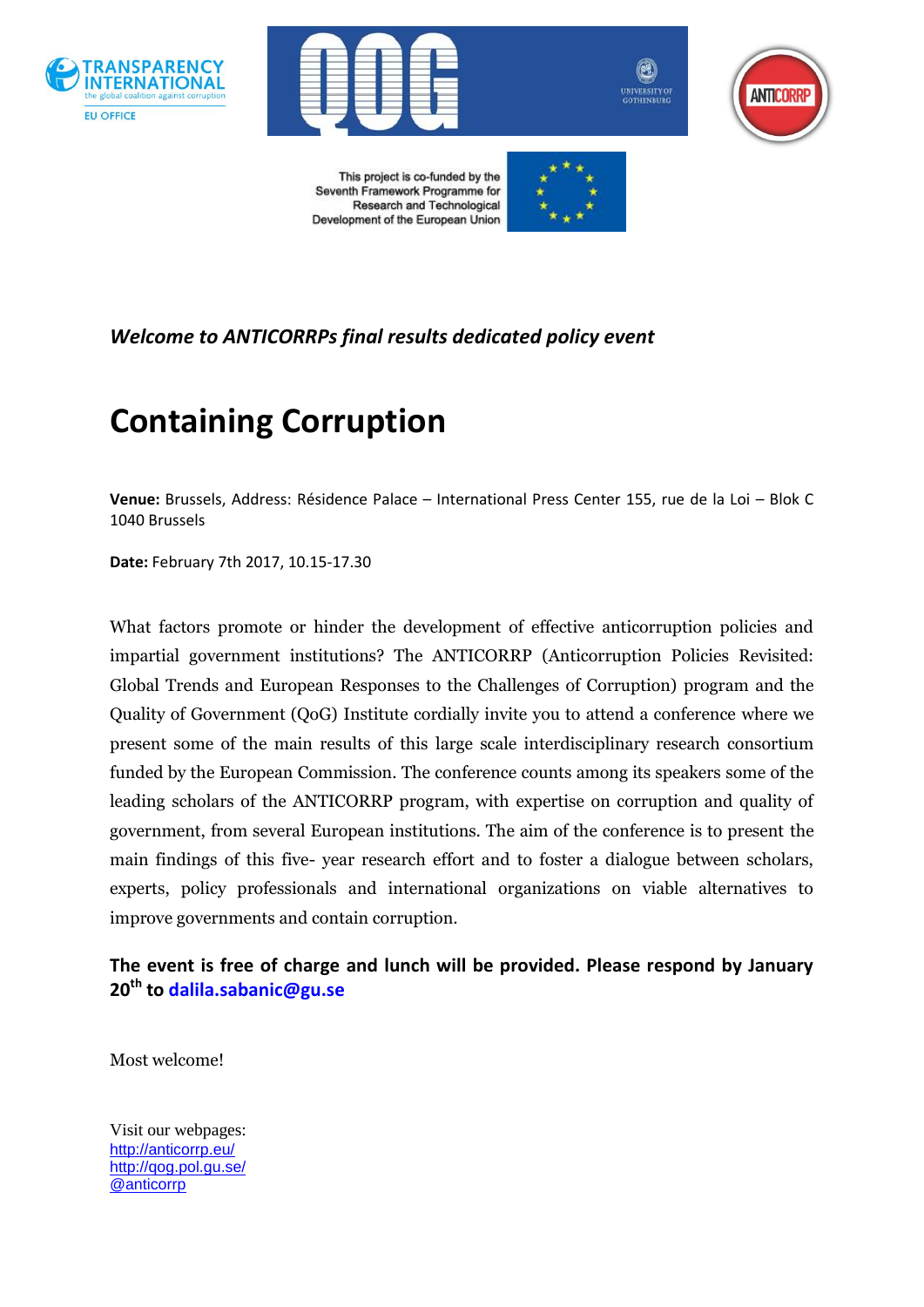# **PROGRAM**

## **First Session:**

## **Time**

10.15-12.30 Introduction by Scientific Coordinator Monika Bauhr and Project Manager Andreas Bågenholm (Quality of Government Institute).

Presentations by:

Monika Bauhr, Associate Professor (Quality of Government Institute): Containing corruption and promoting better governments .

Alena Ledeneva, Professor (University College London): Innovations in corruption studies and evidence from the Global Informality Project.

Alina Mungiu-Pippidi, Professor (Hertie School of Governance): A new actionable way of measuring public integrity and the evidence base of anticorruption regulation.

Questions & Discussion

12.30-14.00 SANDWICH LUNCH, FREE OF CHARGE

#### **Second Session:**

#### **Time**

14.00-17.30 Introduction by Scientific Coordinator Monika Bauhr

**\_\_\_\_\_\_\_\_\_\_\_\_\_\_\_\_\_\_\_\_\_\_\_\_\_\_\_\_\_\_\_\_\_\_\_\_\_\_\_\_\_\_\_\_\_\_\_\_\_\_\_\_\_\_\_\_\_\_\_\_\_\_\_\_\_\_\_\_**

Dia Anagnostou, Assistant Professor (Hellenic foundation for European and Foreign policy): Does international and EU law promote more effective state regulation to tackle corruption?